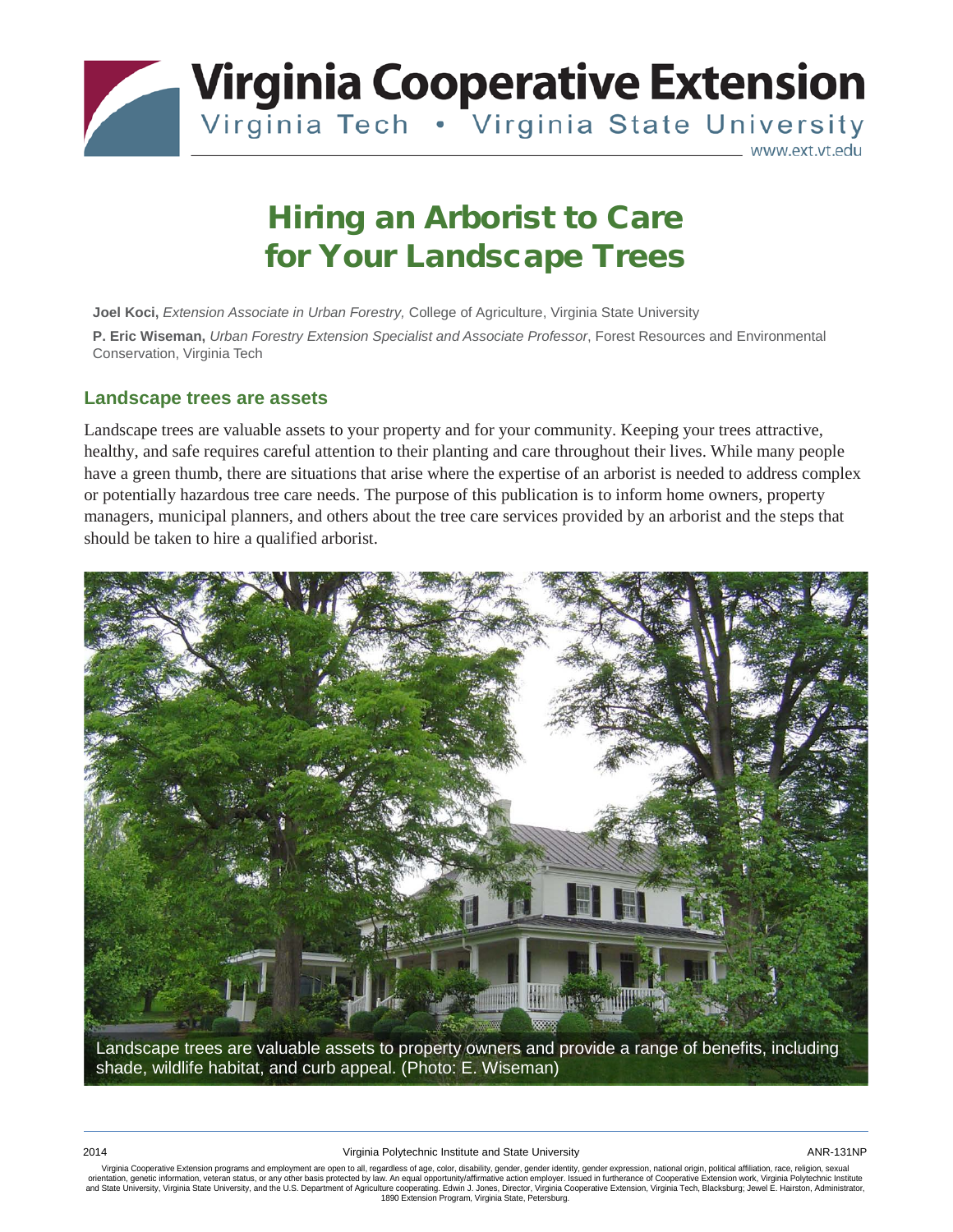**Virginia Cooperative Extension** Virginia Tech . Virginia State University

www.ext.vt.edu

The benefits that landscape trees provide include, but are not limited to, shade, energy conservation, removal of air pollutants, capturing and filtering of stormwater runoff, buffering wind and noise, increasing property values, and providing a sense of place and well-being (Nowak and Dwyer 2007). Unfortunately, many trees fail to reach their full potential because their maintenance needs are often overlooked. Trees can provide benefits for many years if you invest in preventive care to keep them healthy and safe. This investment will pay dividends in the long run — well cared for trees can provide benefits valued at three times their costs during their life span (McPherson et al. 2005). As with most projects around the house, some tree care tasks are within the capabilities of the do-it-yourselfer. Others require the specialized knowledge, skills, and tools of a professional. An arborist is the professional you should call upon to care for your landscape trees.

## **Arborists are skilled tree care professionals**

Arborists are service professionals who specialize in the planting, care, and management of landscape trees. These professionals have developed their tree care skills through years of formal education and field experience, making them uniquely qualified to care for your trees. Some of the ways an arborist can assist you include:

- Selecting and planting a high-quality tree that will thrive in your landscape
- Properly pruning your trees to enhance their appearance, health, and safety, and orchestrating their removal safely and efficiently when needed
- Diagnosing and treating tree disorders such as diseases, pests, soil fertility problems, and physical injuries
- Preserving trees during construction activity and preparing them for extreme weather such as wind, ice, and lightning

• Evaluating tree structure, assessing hazardous conditions, and recommending actions to mitigate risks

Virginia, like many other states, does not license arborists, so it can be difficult to know whether an individual is qualified to care for your trees. The best way to discern a competent arborist is to ask if the individual has earned the credential of "Certified Arborist", which is awarded by the International Society of Arboriculture (ISA) — a professional organization whose mission is to advance the ethical and scientific care of landscape trees. To become a Certified Arborist, a candidate must first meet minimum education and work experience requirements and then pass a written competency exam. Once certified, the arborist must participate in continuing education programs to maintain his or her certification. Certified Arborists must also abide by a Code of Ethics.

The ISA maintains a website where you can locate a Certified Arborist in your area as well as verify the credential of an individual: [http://www.isa](http://www.isa-arbor.com/findanarborist/arboristsearch.aspx)[arbor.com/findanarborist/arboristsearch.aspx.](http://www.isa-arbor.com/findanarborist/arboristsearch.aspx) Also, your local Virginia Cooperative Extension office may keep a list of Certified Arborists who offer tree care services in your county. As a general safeguard, be wary of door-door solicitors offering unrequested services — particularly tree topping, which is a harmful practice that would not be recommended by a Certified Arborist.

Most arborists offer their tree care services through a commercial business. Many reputable tree care companies are members of the Tree Care Industry Association (TCIA), which is a trade association of more than 2,000 commercial tree care firms and affiliated companies whose mission is to advance tree care businesses. In addition to providing education and training programs for its members, TCIA also offers an accreditation program for tree

Virginia Cooperative Extension programs and employment are open to all, regardless of age, color, disability, gender, gender identity, gender expression, national origin, political affiliation, race, religion, sexual orientation, genetic information, veteran status, or any other basis protected by law. An equal opportunity/affirmative action employer. Issued in furtherance of Cooperative Extension work, Virginia Polytechnic Institute<br>a 1890 Extension Program, Virginia State, Petersburg.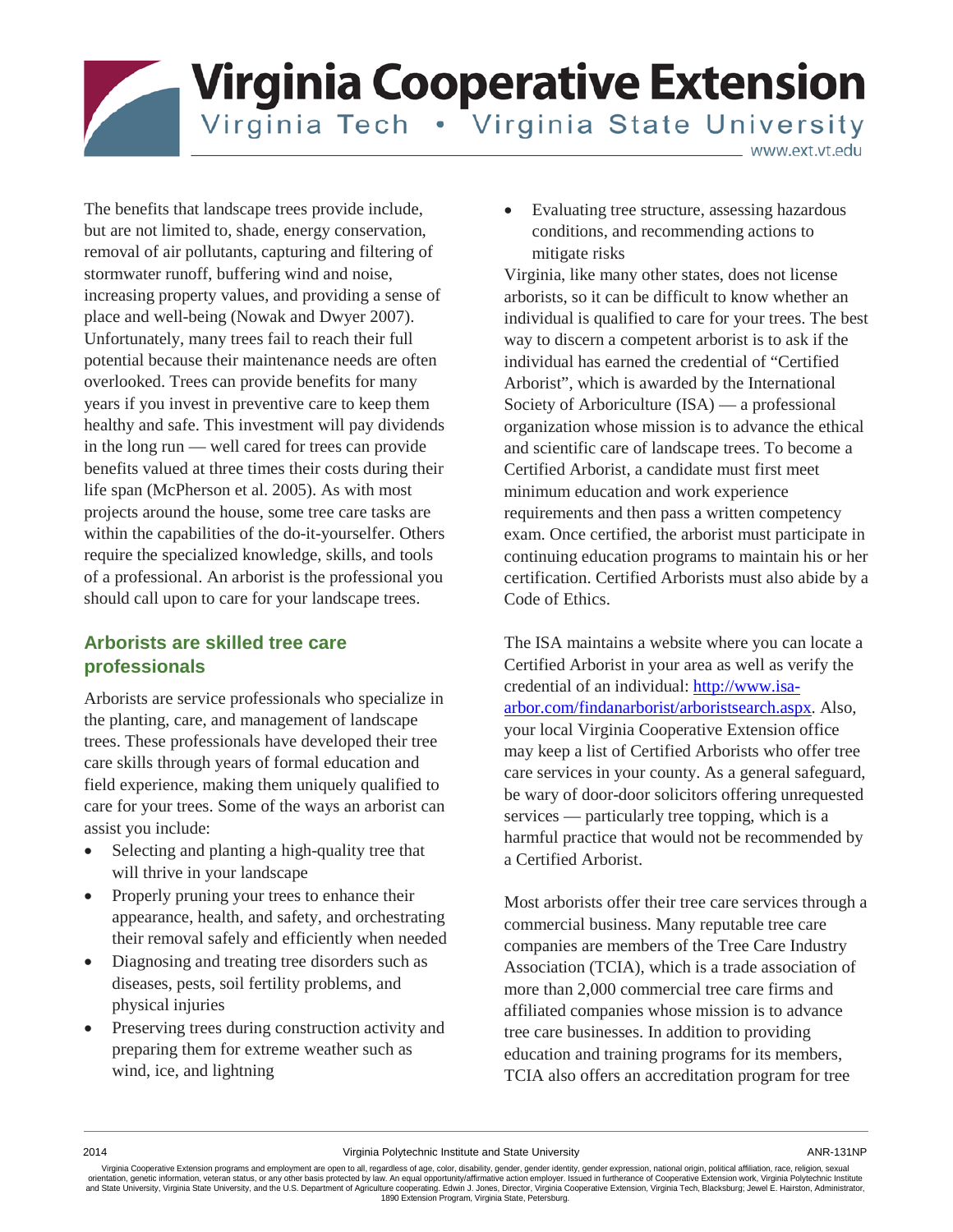

care companies. This program puts companies through a rigorous accreditation process to verify and strengthen many facets of their business, including worker safety, business practices, and customer service. When hiring a tree care service, you may wish to inquire whether the company is a member of TCIA or is a TCIA-accredited company. To learn more about TCIA and access their search tool for locating a TCIA-accredited company in your area, visit their website: [https://www.tcia.org/TCIA/Find\\_Qualified\\_Tree\\_Care/TCIA/](https://www.tcia.org/TCIA/Find_Qualified_Tree_Care/TCIA/Find_Qualified_Tree_Care.aspx) Find Qualified Tree Care.aspx.



## **Be a wise consumer of tree care services**

Once you have located an arborist, you may want to further qualify the individual by asking some questions, such as:

- Can you provide proof of your current certifications and accreditations?
- Can you provide proof of current workers compensation and general liability insurance?
- Can you provide references from existing clients?
- Do you follow industry standards for tree care and safety? Here you might ask if the arborist tops trees or uses tree climbing spikes when pruning trees. If the answer is "Yes", you may be dealing with an unqualified individual.
- Will you provide a written contract, which describes the scope of work, cost, how the property will be protected, and the time frame in which the work will be completed?

Virginia Cooperative Extension programs and employment are open to all, regardless of age, color, disability, gender, gender identity, gender expression, national origin, political affiliation, race, religion, sexual orientation, genetic information, veteran status, or any other basis protected by law. An equal opportunity/affirmative action employer. Issued in furtherance of Cooperative Extension work, Virginia Polytechnic Institute<br>a 1890 Extension Program, Virginia State, Petersburg.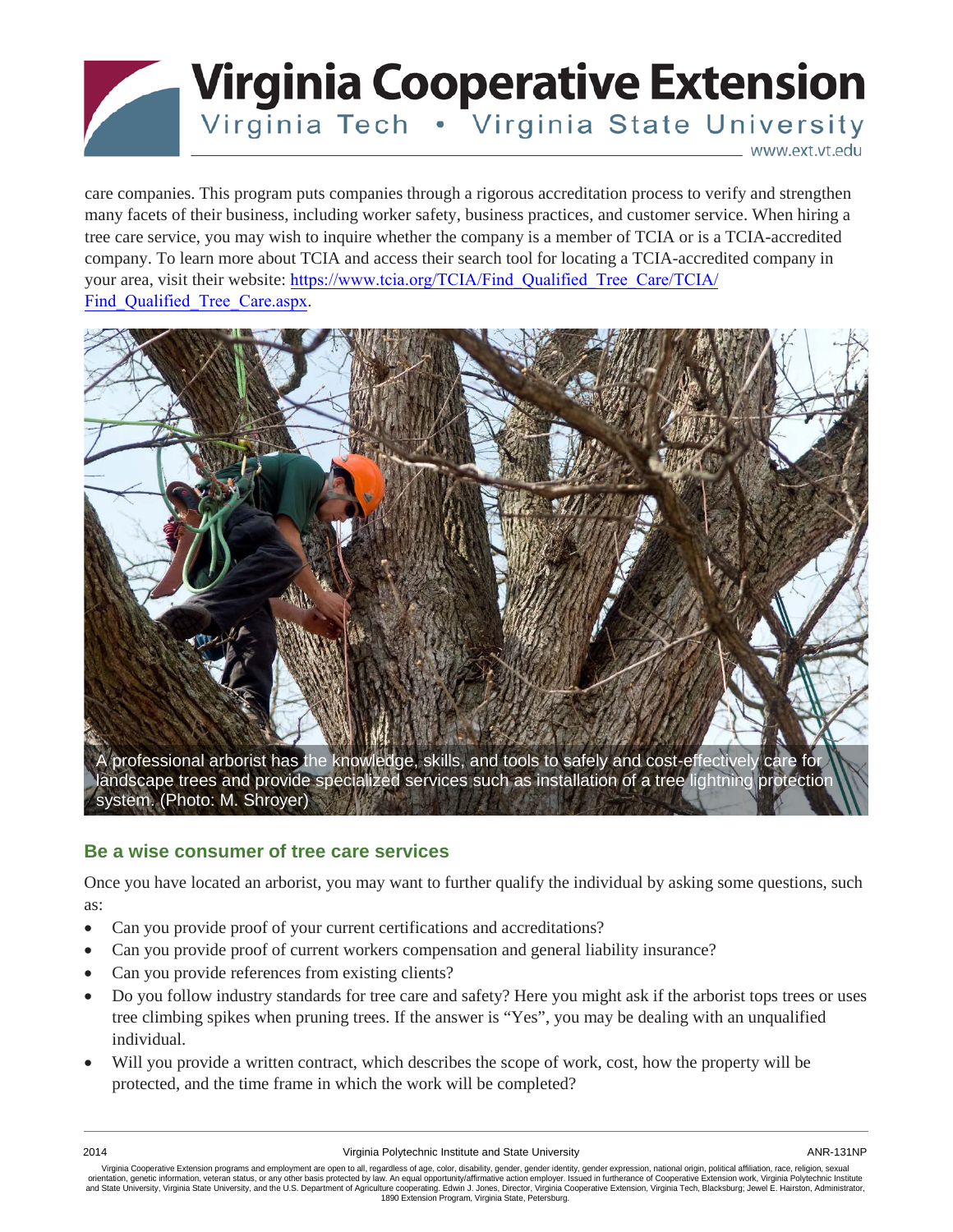**Virginia Cooperative Extension** Virginia Tech . Virginia State University

www.ext.vt.edu

It is advisable to get three quotes from arborists you have pre-qualified and then select the one you feel will provide you the best service and value. The consumer tendency is to go with the lowest bid, but be wary if you are provided a quote that is considerably less than the others. This may be an indication that the arborist does not fully understand the complexity of the task or your expectations for service quality.

Also, if you are unclear about any aspect of the proposal, do not hesitate to ask questions and negotiate with the arborist. Make sure that your expectations for property access, safeguarding, and clean-up are clearly communicated and described in the bid proposal. And, with pruning, make sure that the estimates are comparable in their scope of work (what type and how much pruning will be done). Checking with references can help ensure that the arborist has a reputation for meeting client expectations and delivering services as proposed.

Professional tree care services require time, skill, and specialized equipment to do the job safely and correctly. As a result, you may experience "sticker shock" upon receiving an estimate for services from an arborist. Before losing hope, keep in mind that there may be ways to negotiate a cheaper price for the services. For example, if you are requesting a service that is not time-sensitive, such as general maintenance pruning or removal of non-hazardous trees, then you may want to ask the arborist if contracting the work during the winter would be cheaper. Demand for tree care services slows down during the winter, and arborists are eager to schedule work — often at a discounted rate — so that they can keep their employees busy.

Or, you might ask if the arborist will give a bulk discount. Much of the cost for tree care services is in transporting personnel and equipment to the job site. If you can combine the work on your property with

that of one or more neighbors, then the arborist may apportion some of the down-time cost to each neighbor rather than to you entirely. Finally, ask the arborist if there might be any cost savings if you clean up and dispose of debris on your own. Cleaning up debris is a low-skill, time-consuming process. Your money may be best spent hiring the arborist for the high-value, technical aspects (pruning or felling trees) and then cleaning up the debris on your own. There may even be residual value in the debris as firewood or lumber that will help defray the service fee.

## **Some tree care tasks are best left to the professionals**

Given the cost of tree care services, it is understandable that some tree owners may want to personally take on the task as a weekend project. But before you dust off the loppers and the chainsaw, there are a few things you should consider. The most obvious question is, "Do I really know what I'm doing?" This question has implications not only for the health of your trees, but also for your personal safety and the security of your property. Although trees are incredibly resilient, they can also be severely injured by improper planting, pruning, fertilization, or pesticide treatment. Also, performing these tasks may expose you to hazards such as sharp tools, falling debris, heavy objects, or toxic chemicals. And felling a large tree with a chainsaw is a very dangerous proposition — possibly leading to personal injury or property damage if things go wrong. By hiring a qualified arborist, you are buying the peace of mind that the appearance and health of your trees will be improved and that you and your property will be safe. Although individuals vary in their interests and abilities as do-it-yourselfers, there may be some tree care tasks that you can safely and confidently take on without an arborist. Table 1 provides a handy reference to help you decide when a professional arborist may be needed.

2014 Virginia Polytechnic Institute and State University ANR-131NP

Virginia Cooperative Extension programs and employment are open to all, regardless of age, color, disability, gender, gender identity, gender expression, national origin, political affiliation, race, religion, sexual orientation, genetic information, veteran status, or any other basis protected by law. An equal opportunity/affirmative action employer. Issued in furtherance of Cooperative Extension work, Virginia Polytechnic Institute<br>a 1890 Extension Program, Virginia State, Petersburg.